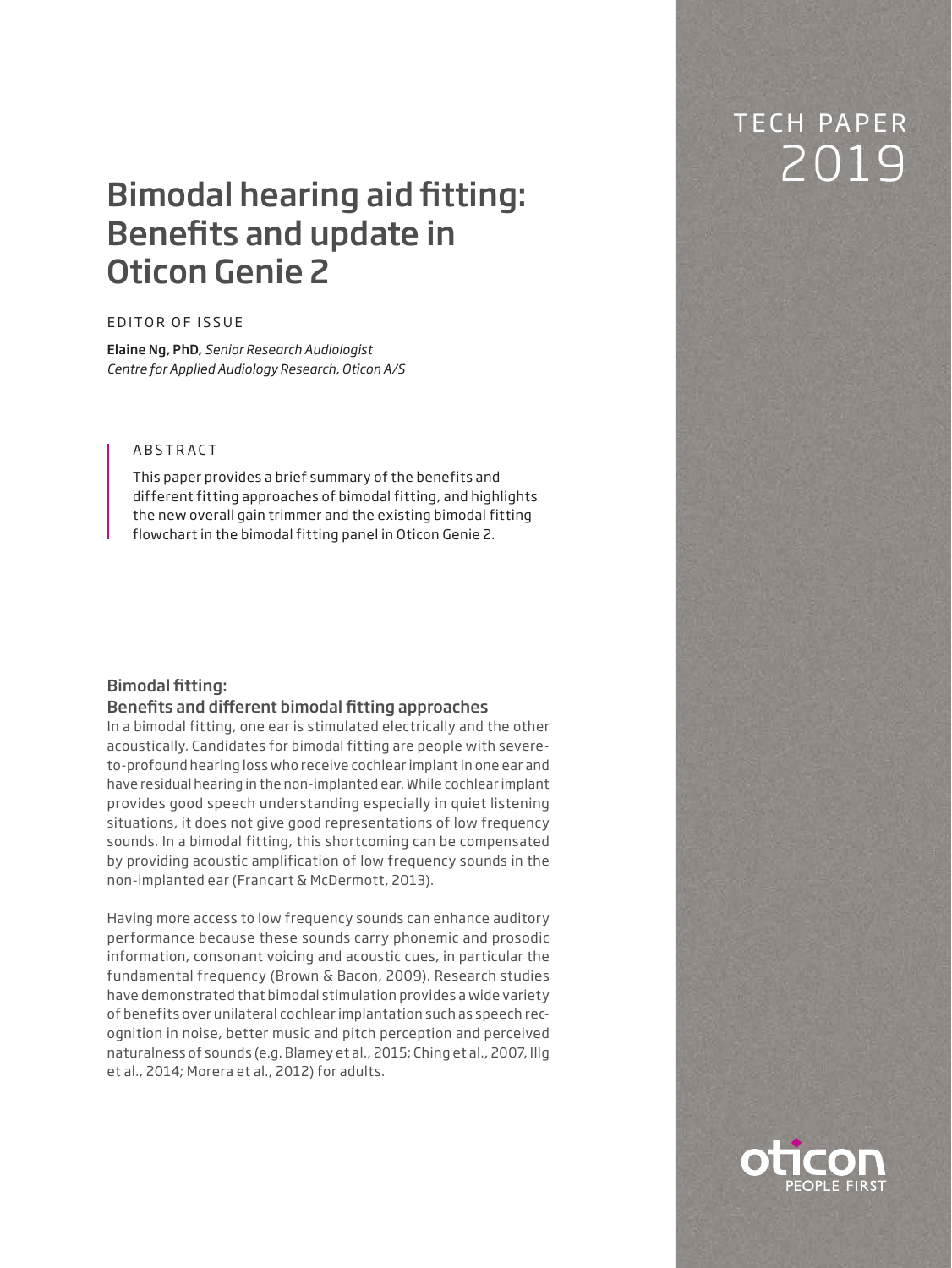In addition, by making binaural cues available, bimodal stimulation also enhances spatial listening and localization (e.g. Ching et al., 2007). Further, bimodal hearing has also been shown to improve quality of life in social activities (Farinetti et al., 2015). For children, in addition to better speech recognition in noise, localization and musical perception (e.g. Ching et al., 2006; Shirvani et al., 2016), bimodal stimulation has been demonstrated to improve language acquisition and outcome (Moberly et al., 2016; Nittrouer & Chapman, 2009).

A coordinated and balanced bimodal fitting is crucial for achieving optimal benefit and listening comfort. Common bimodal hearing aid fitting approaches in clinical practice include loudness balancing, frequency lowering, and bandwidth adjustment. Vroegop and colleagues (2018) systematically reviewed 17 studies which examined the effects of different bimodal hearing aid fitting approaches on auditory performance. Most of the studies reported some bimodal benefits, and some studies reported mixed results. However, it is pointed out that based on the existing literature, it is still unclear how the use of these fitting approaches contributes to optimal bimodal outcome. Davidson (2015) reviewed the effects of frequency lowering and frequency overlap on auditory performance in

children. It is concluded that bimodal benefits are mixed, which could be due to for instance variability across research methods, degree and configuration of hearing loss in the non-implanted ear and the choice of outcome measures. Owing to the inherent individual variation among the severe-to-profound population, the benefits from cochlear implant and bimodal fitting also vary greatly.

### **Bimodal fitting in Genie 2**

Bimodal fitting generally provides greater benefits over unilateral cochlear implantation alone, but how different bimodal fitting approaches contribute to optimal benefits is still unknown. This indicates the great variability of this population, and that hearing care professionals fitting a bimodal hearing aid may need to apply individualized fitting approaches based on individual needs, preferences and performance. Currently, there is limited evidence and a lack of standardized procedures or guideline on bimodal hearing aid fitting. In light of this, Reyes (2016, Oticon whitepaper) developed bimodal hearing aid fitting guidelines featuring a bimodal flowchart, which serves as a guide to the hearing care professionals as they navigate the bimodal fitting process (Figure 1). A bimodal fitting panel is now available in Genie 2, equipped with fitting



*Figure 1. Materials supporting bimodal fitting with Oticon hearing aids: Bimodal hearing aid fitting guidelines, bimodal fitting flowchart and Quick fitting guide to bimodal fitting in Genie 2. (from left to right)*

\*Compatible with Oticon Opn S™, Oticon Opn Play™, Oticon Xceed™ and Oticon Xceed Play™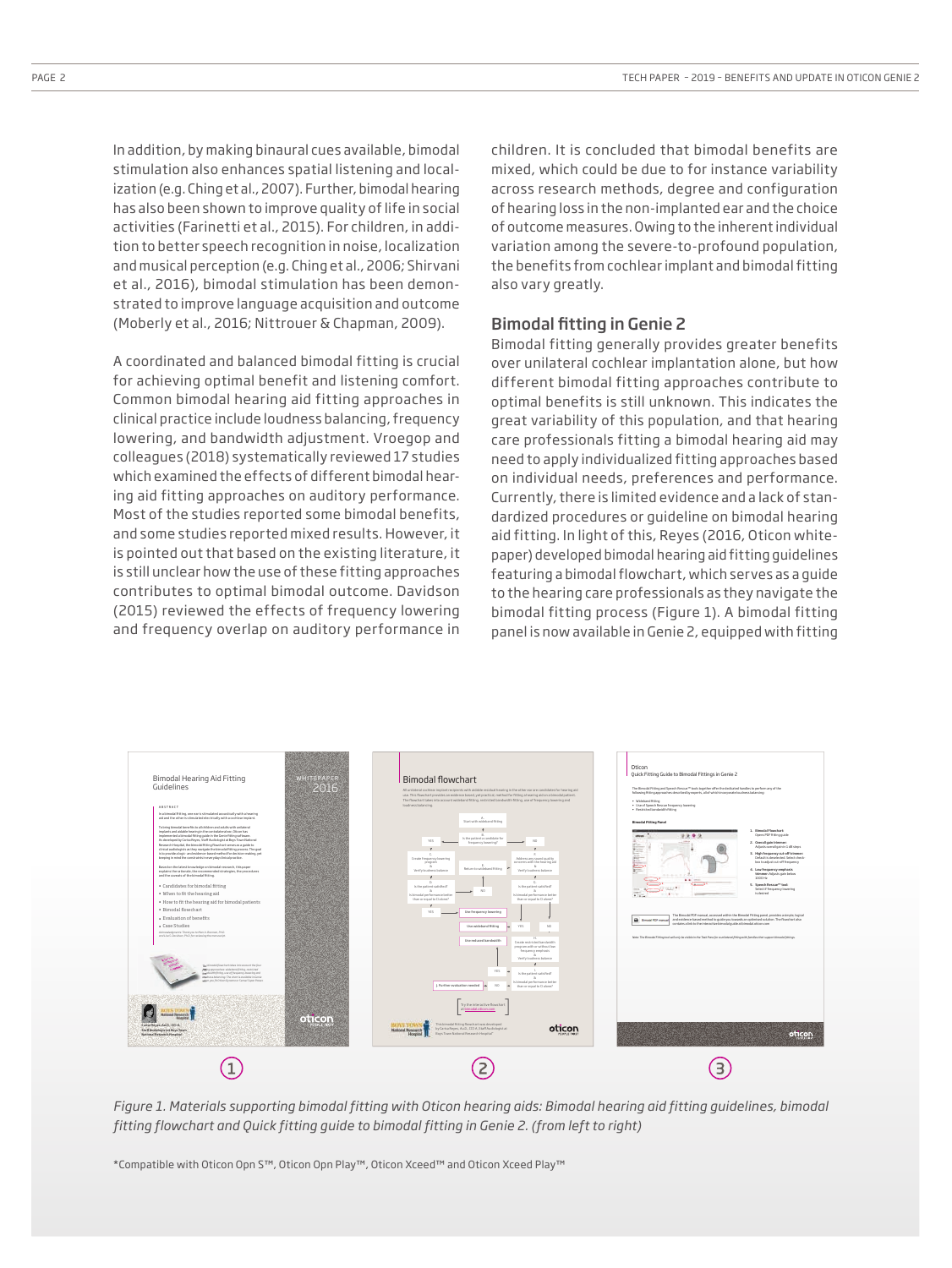tools that allow flexible fitting approaches (Figure 2). The Quick fitting guide to bimodal fittings in Genie 2 for Oticon hearing aids\* describes the steps to perform four fitting approaches: wideband fitting, restricted bandwidth, frequency lowering and loudness balancing.

## Overall gain trimmer: New in bimodal fitting panel

The overall gain trimmer replaces the overall loudness trimmer in the bimodal fitting panel in Genie 2 (Figure 2). Balancing loudness across the cochlear implant and the bimodal hearing aid is very often needed because of binaural loudness summation. People with severeto-profound hearing loss typically have a greatly reduced dynamic range and therefore a very steep loudness growth function. This means that a small change in sound level would make a larger change in their loudness perception compared to normal hearing people. To accommodate this, the step size of this new overall gain trimmer is now 1 dB (formerly 2 dB). This allows a finer adjustment and loudness balancing between the cochlear implant and hearing aid.

Moreover, adjustment using this gain trimmer does not alter the maximum power output (MPO), which prevents any unintended change in the MPO settings. The overall gain trimmer, together with the other existing bimodal fitting tools in Genie 2, including the high frequency bands trimmer, low frequency bands trimmer and Speech Rescue frequency lowering, allow more accurate and flexible fittings. Any adjustments made using these tools in Genie 2 will apply to the hearing aid only.

#### Concluding remarks

There are well-documented benefits of bimodal fitting over unilateral cochlear implant alone for adults and children, even though there is no standardized procedures on bimodal fitting for optimal benefit. The bimodal hearing aid fitting guidelines and flowchart developed by Reyes (2016) provide a good basis for use of different fitting approaches and decision-making in the bimodal fitting process. The updated bimodal fitting tools in Genie 2 allow finer adjustments, which support hearing care professionals to fit optimally the hearing aid to complement the implanted ear.



Figure 2. Bimodal fitting panel in Genie 2. Cochlear Implant on the right ear, hearing aid fitted to the left ear. Hearing aid *settings can be sound balanced to the cochlear implant.*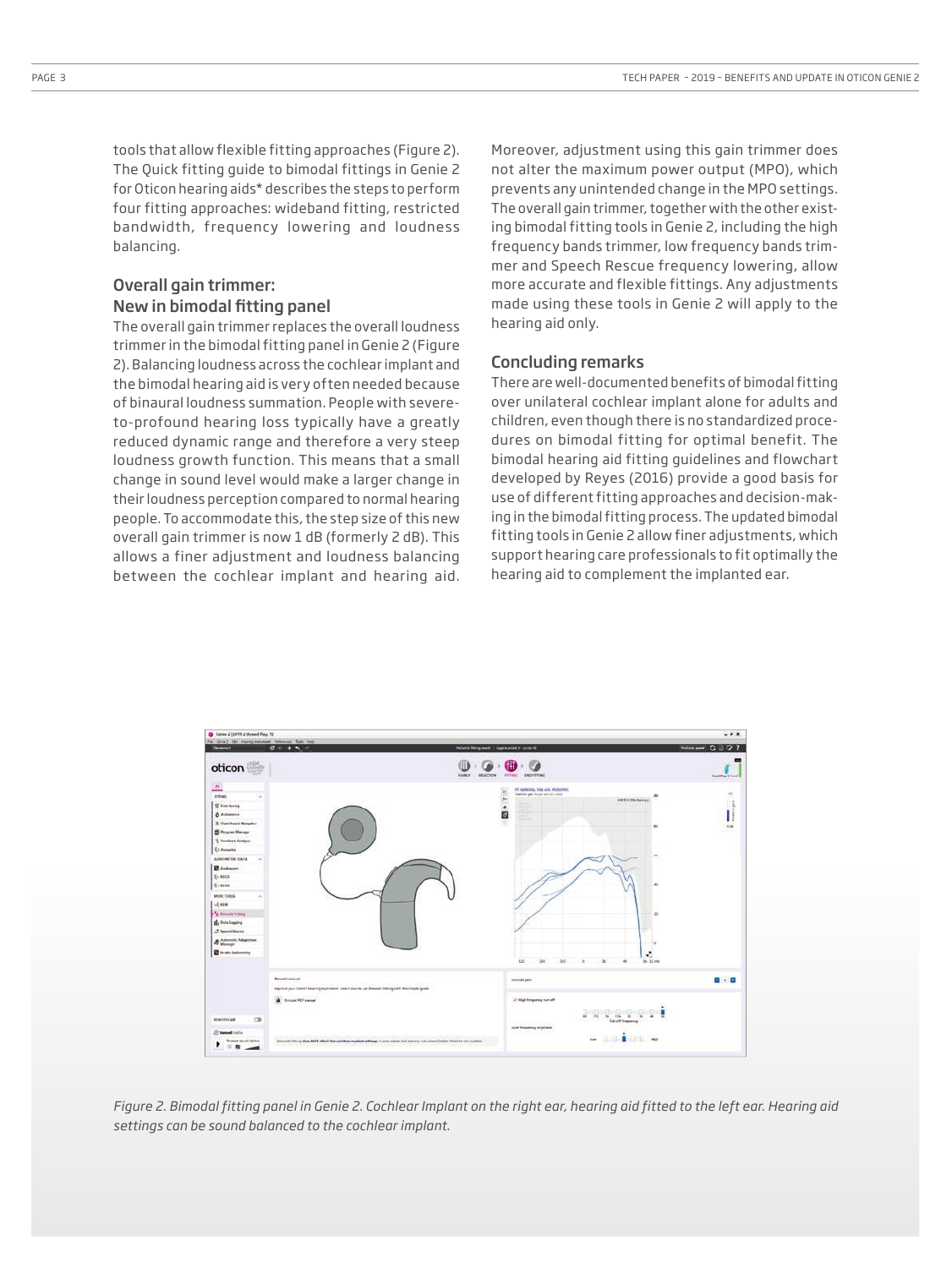### References

- 1. Blamey, P. J., Maat, B., Baskent, D., Mawman, D., Burke, E., Dillier, N., ... & Huber, A. M. (2015). A retrospective multicenter study comparing speech perception outcomes for bilateral implantation and bimodal rehabilitation. Ear and Hearing, 36(4), 408-416.
- 2. Brown, C. A., & Bacon, S. P. (2009). Low-frequency speech cues and simulated electric-acoustic hearing. The Journal of the Acoustical Society of America, 125(3), 1658-1665.
- 3. Ching, T. Y., Incerti, P., Hill, M., & van Wanrooy, E. (2006). An overview of binaural advantages for children and adults who use binaural/bimodal hearing devices. Audiology and Neurotology, 11(Suppl. 1), 6-11.
- 4. Ching, T. Y. C., Van Wanrooy, E., & Dillon, H. (2007). Binaural-bimodal fitting or bilateral implantation for managing severe to profound deafness: a review. Trends in Amplification, 11(3), 161-192.
- 5. Davidson, L. S. (2015). Fitting bimodal devices in children A review. In A sound foundation through early amplification: Proceedings of the 2013 International Conference (pp. 123-129).
- 6. Farinetti, A., Roman, S., Mancini, J., Baumstarck-Barrau, K., Meller, R., Lavieille, J. P., & Triglia, J. M. (2015). Quality of life in bimodal hearing users (unilateral cochlear implants and contralateral hearing aids). European Archives of Oto-rhino-laryngology, 272(11), 3209-3215.
- 7. Francart, T., & McDermott, H. J. (2013). Psychophysics, fitting, and signal processing for combined hearing aid and cochlear implant stimulation. Ear and Hearing, 34(6), 685-700.
- 8. Illg, A., Bojanowicz, M., Lesinski-Schiedat, A., Lenarz, T., & Büchner, A. (2014). Evaluation of the bimodal benefit in a large cohort of cochlear implant subjects using a contralateral hearing aid. Otology & Neurotology, 35(9), e240-e244.
- 9. Moberly, A. C., Lowenstein, J. H., & Nittrouer, S. (2016). Early bimodal stimulation benefits language acquisition for children with cochlear implants. Otology & neurotology: official publication of the American Otological Society, American Neurotology Society [and] European Academy of Otology and Neurotology, 37(1), 24.
- 10. Morera, C., Cavalle, L., Manrique, M., Huarte, A., Angel, R., Osorio, A., ... & Morera-Ballester, C. (2012). Contralateral hearing aid use in cochlear implanted patients: Multicenter study of bimodal benefit. Acta Oto-laryngologica, 132(10), 1084-1094.
- 11. Nittrouer, S., & Chapman, C. (2009). The effects of bilateral electric and bimodal electric—acoustic stimulation on language development. Trends in Amplification, 13(3), 190-205.
- 12. Reyes, C. (2016). Bimodal hearing aid fitting guidelines. Oticon Whitepaper.
- 13. Shirvani, S., Jafari, Z., Motasaddi Zarandi, M., Jalaie, S., Mohagheghi, H., & Tale, M. R. (2016). Emotional perception of music in children with bimodal fitting and unilateral cochlear implant. Annals of Otology, Rhinology & Laryngology, 125(6), 470-477.
- 14. Vroegop, J. L., Goedegebure, A., & van der Schroeff, M. P. (2018). How to optimally fit a hearing aid for bimodal cochlear implant users: A systematic review. Ear and hearing, 39(6), 1039-1045.